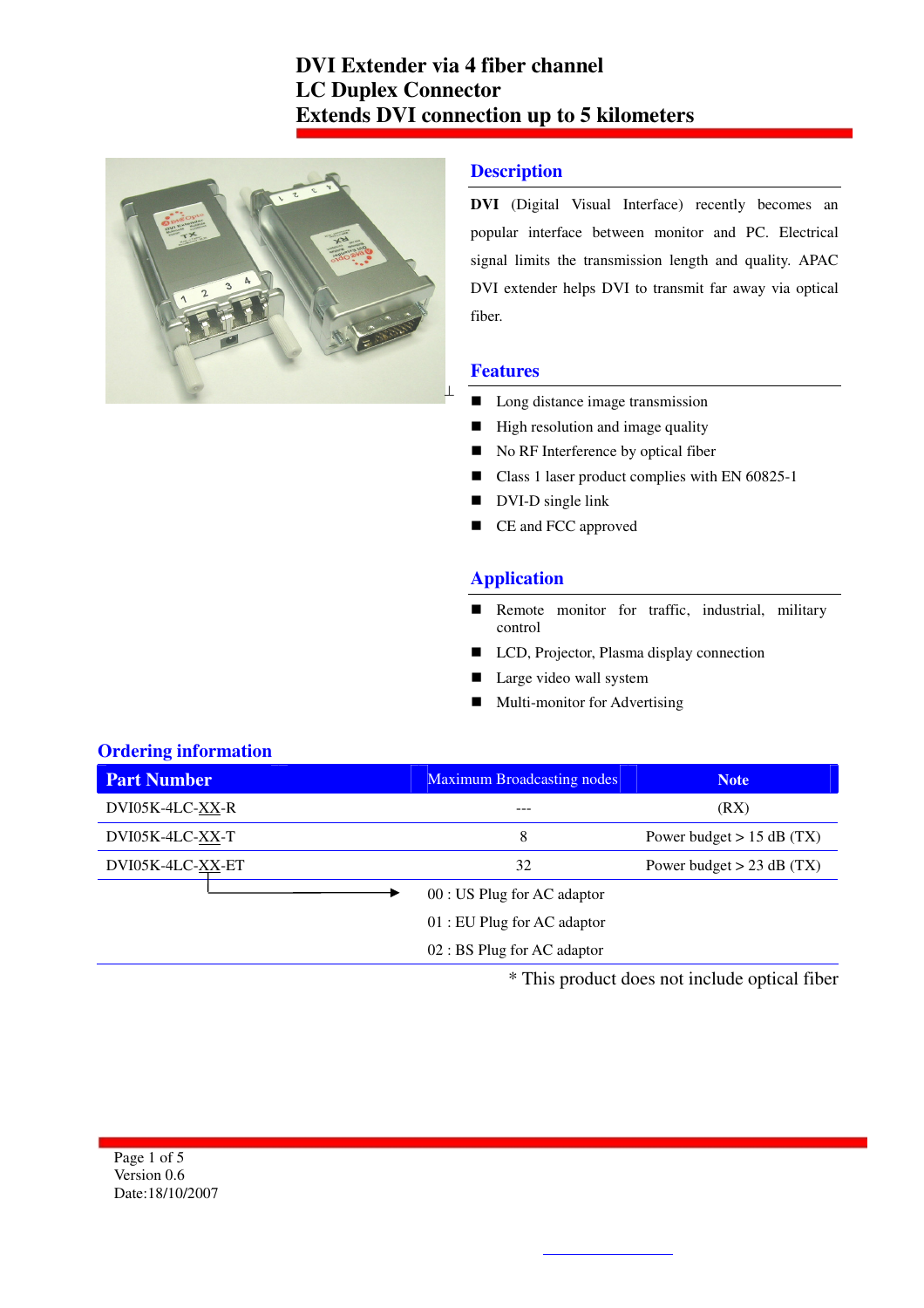# **Specification**

| <b>PARAMETER</b>             | <b>SPECIFICATION</b>                       | <b>NOTE</b>                |  |
|------------------------------|--------------------------------------------|----------------------------|--|
| Max length                   | 5000M @ UXGA                               | $SMF 4-LC$                 |  |
| Max resoultion               | $1920 \times 1200$                         | Single link                |  |
| Max DVI bandwidth            | 1.65 Gbps per channel                      |                            |  |
| <b>EDID</b> support          | Pseudo DDC<br>Customers optional           |                            |  |
| <b>HDCP</b> compliant        | N <sub>0</sub>                             |                            |  |
|                              | $-5$ dBm $\pm$ 3dBm                        | DVI05K-4LC-XX-T            |  |
| <b>Oprical Power Output</b>  | $>0$ dBm                                   | DVI05K-4LC-XX-ET           |  |
|                              | MAX: <0dBm                                 |                            |  |
| <b>Optical Power for RX</b>  | $MIN : > -23dBm (Sensitivity)$             |                            |  |
| Operating voltage            | DC <sub>5V</sub>                           |                            |  |
| Supply current               | Max. 400mA                                 | TX module                  |  |
|                              | Max. 280mA                                 | RX module                  |  |
| Optical property             | 4 channels 1310nm $\omega$ -4dBm $\pm$ 2dB | FP Laser                   |  |
| <b>Operating Temperature</b> | -10 $\degree$ C to 50 $\degree$ C          |                            |  |
| Storage Temperatute          | -20 $\degree$ C to 75 $\degree$ C          |                            |  |
|                              | TX unit: $90 \times 40 \times 19.6$        | $L \times W \times H$ (mm) |  |
| Dimension                    | RX unit: $90 \times 40 \times 19.6$        |                            |  |
| Weight                       | TX unit: $90g$ ; RX unit: $65g$            |                            |  |

# **Adaptor Specification**

| <b>PARAMETER</b> | <b>SPECIFICATION</b>       | <b>NOTE</b>    |
|------------------|----------------------------|----------------|
| Input            | $100 - 240$ VAC            | $0.2A$ 50~60Hz |
| Output           | DC 5V                      | 1.0A           |
| DC Jack          | Inside 5V / Outside ground |                |

# **Requirements**

- **DVI PC** or DVI signal source (Transmitter)
- DVI Monitor or Projector (Receiver)
- $100~240$ VAC 50~60Hz 0.2A

Page 2 of 5 Version 0.6 Date:18/10/2007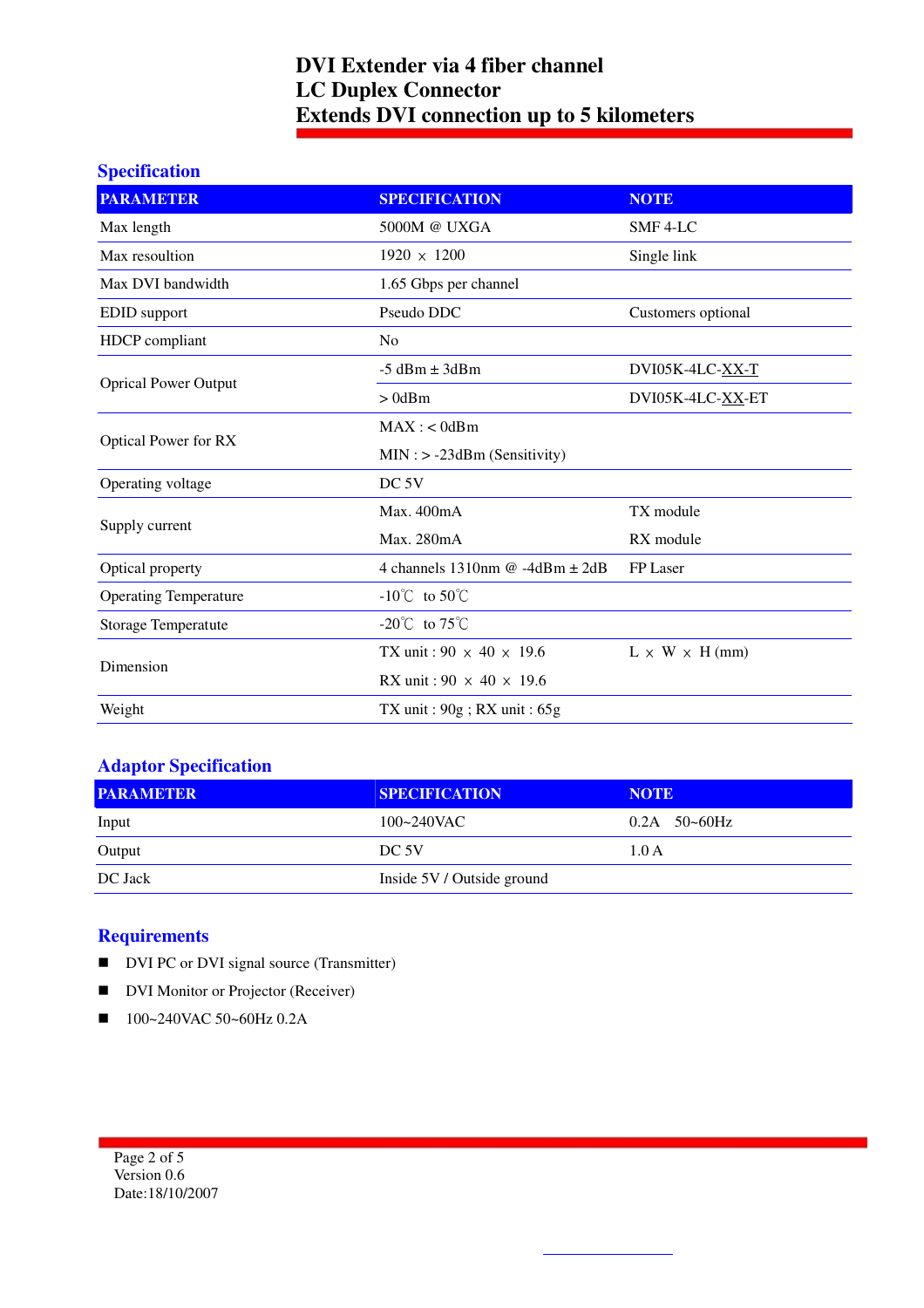# **Pseudo EDID support**

There is virtual EDID data structure in TX module. This provides pseudo monitor information to the host. Then host can work at different modes by reading this data. It supports all standard modes such as VGA, SVGA, XGA, SXGA and UXGA…etc.

#### **Dimensions**



## **Safety Regulation**

**CE and FCC approved.**

# CE FC

#### **Installation**

**Important: Please follow the installation procedure below. Improper, or no operation may result if the start-up sequence is not correctly followed.** 



Page 3 of 5 Version 0.6 Date:18/10/2007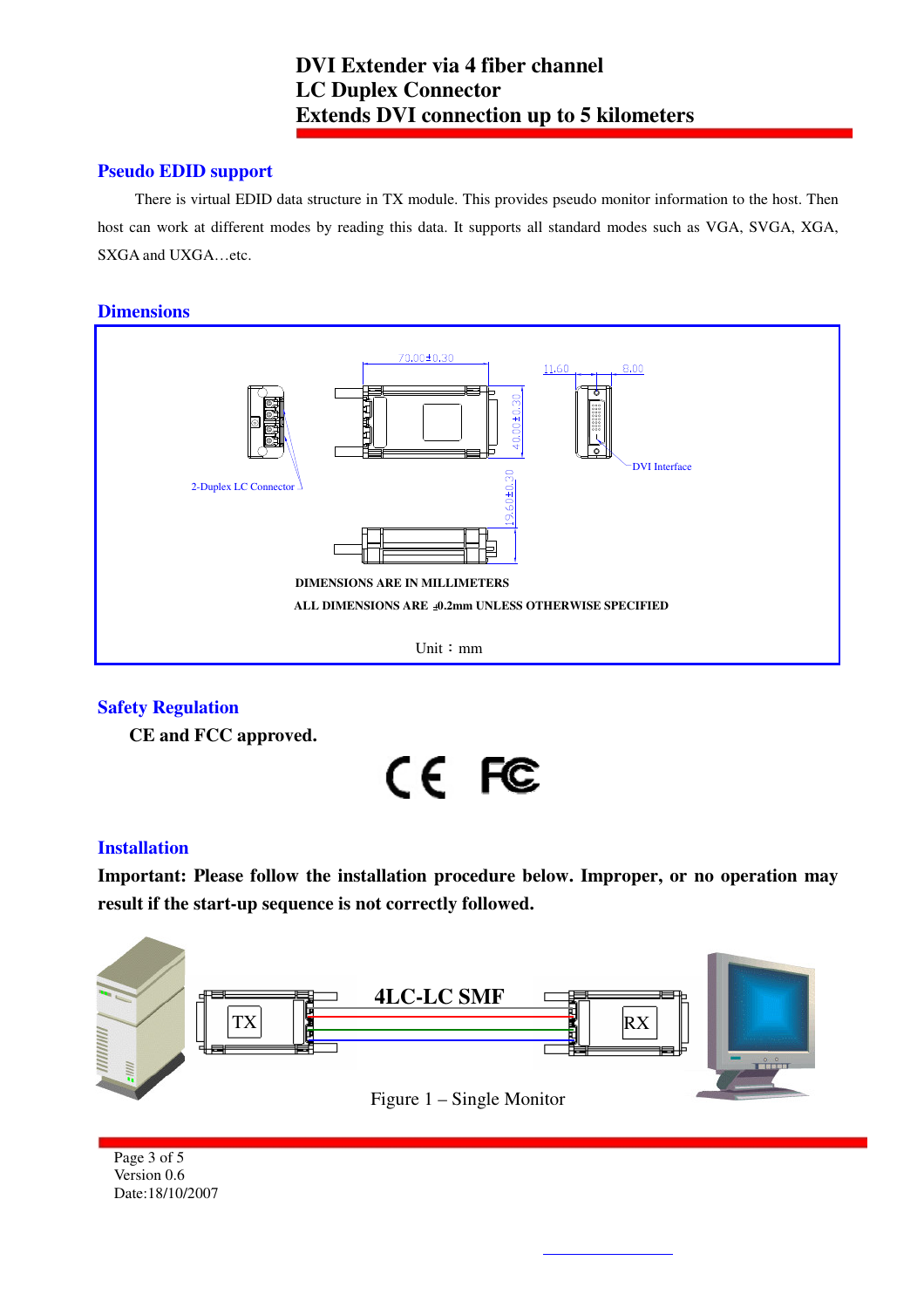# **Step 1**

Carefully unpack the contents of the shipping group. Check the following items:

- $\bullet$ TX module or RX module
- $\bullet$ AC/DC Adaptor
- $\bullet$ Plug converter (Optional)

# **Step 2**

Connect each duplex LC fiber cable one by one as indicated number. The channel "1" of TX corresponds to channel 1 of RX. The other channels are the same connection.

# **Step 3**

Connect the AC/DC adapter to the RX module.

Neglect AC/DC adapter to the TX module. The PC may supply voltage source via DVI receptacle.

## **Step 4**

Plug directly the TX module in the DVI receptacle of PC. Do **NOT** use any intermediate cable or adapter between them.

# **Step 5**

Plug the RX directly module in the DVI receptacle of display. Do **NOT** use any intermediate cable or adapter between them.

#### **Step 6**

Power on the PC and display.

**Note1**: The set-up of screen might be fitted to the display resolution. It is certain to happen such unfitness if it is first time to boot up in using this extender module. Then, go to Display Properties in Windows systems and click the tap of Settings. Then you can set the right display resolution to meet your display. Once you set the right resolution, you could see displaying the initial screen at the same resolution as just before you powered on.

**Note2**: You might not use the AC/DC adapter at TX module, but use the power supplied through a DVI pin from the graphic cards. After completing the installation instruction, if the system doesn't work properly, you could re-connect the AC/DC adapter while all powers for the system are ON.

## **Application Reference**

Page 4 of 5 Version 0.6 Date:18/10/2007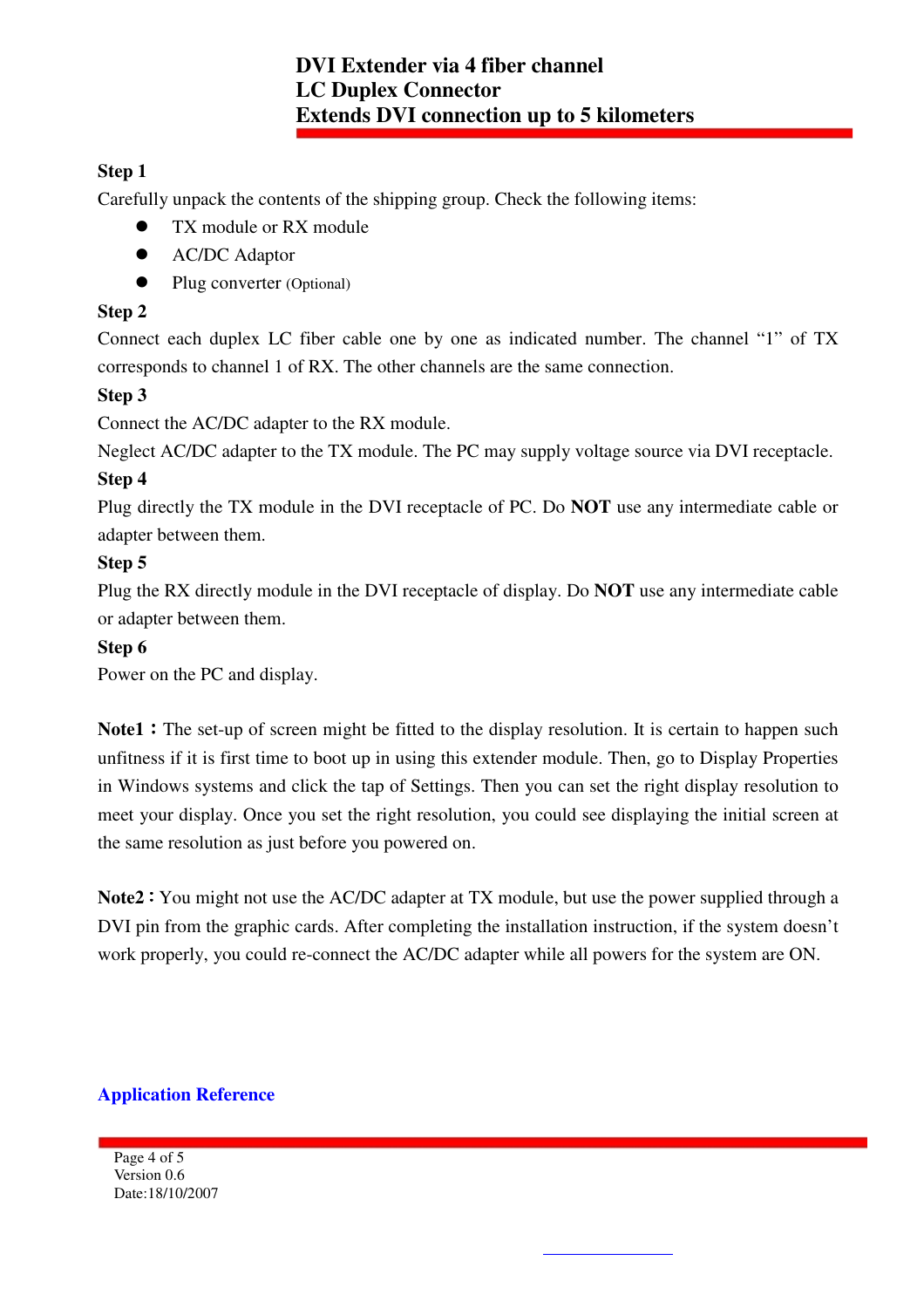

Figure 2 – DVI Broadcast (Multi-Monitor)

# **Calculation of optical power loss**

| Component Loss             |                   |               |  |  |  |
|----------------------------|-------------------|---------------|--|--|--|
| <b>COMPONENT</b>           | <b>LOSS</b>       | <b>SYMBOL</b> |  |  |  |
| LC connector               | $0.3$ dB          |               |  |  |  |
| Single mode fiber          | $0.5$ dB/km       |               |  |  |  |
| Coupler loss $(1x2)$       | 3.5 dB            |               |  |  |  |
| Coupler loss $(1x4)$       | 7.0 dB            |               |  |  |  |
| Coupler loss $(1\times8)$  | $10.5$ dB         |               |  |  |  |
| Coupler loss $(1x16)$      | 14.0 dB           |               |  |  |  |
| Coupler loss $(1\times32)$ | $17.5 \text{ dB}$ |               |  |  |  |

#### Component Loss

Page 5 of 5 Version 0.6 Date:18/10/2007